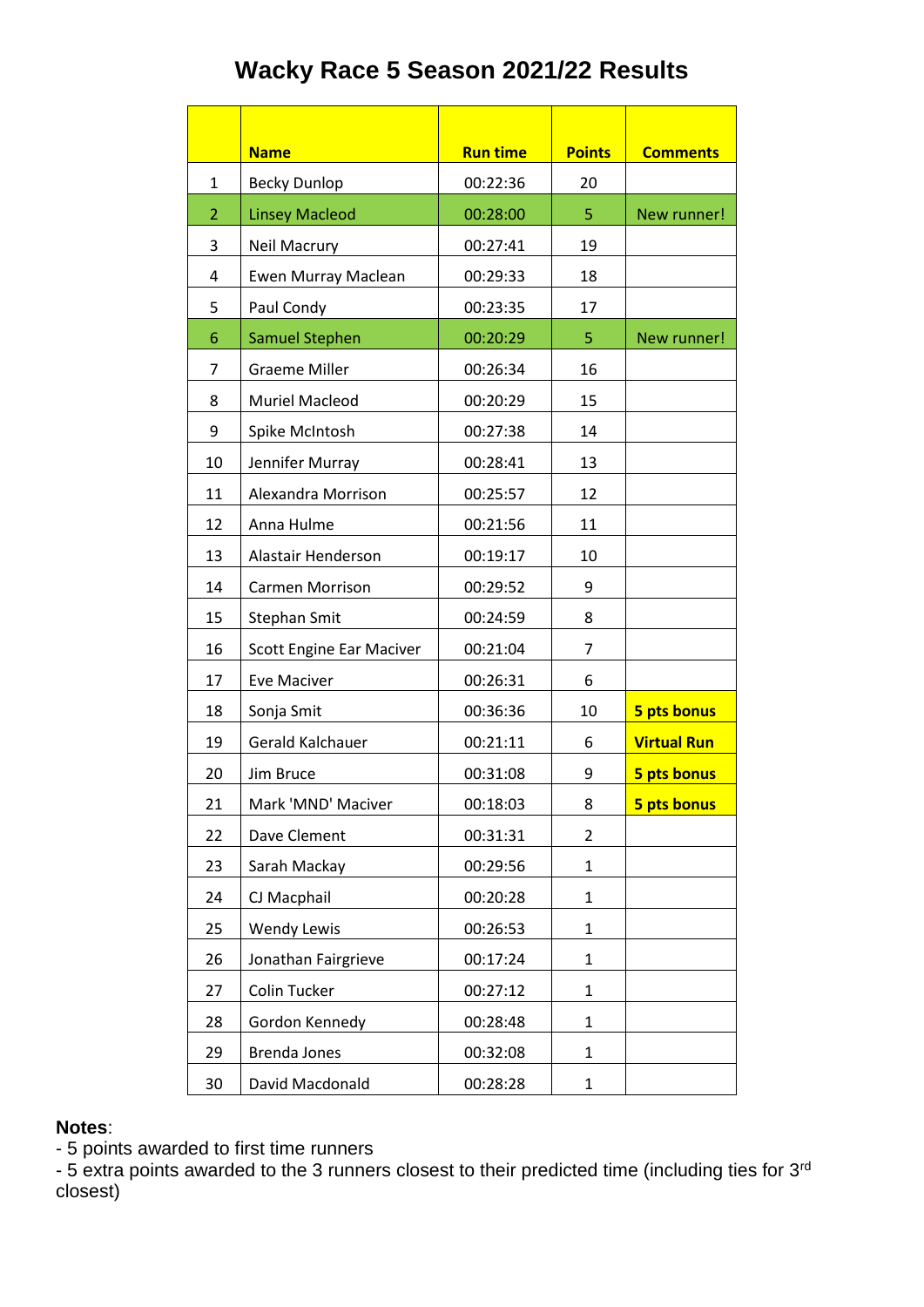## **Wacky Race Season 2021/22 Table after Race 5**

## **Notes:**

- It is your top 4 race scores count, if you have run 5 races the lowest score is dropped.

- 5 bonus points are awarded to runners who have completed 5 races.

|                         |                                 | Race                    | Race           | Race          | Race           | Race             |               |               |               |
|-------------------------|---------------------------------|-------------------------|----------------|---------------|----------------|------------------|---------------|---------------|---------------|
| <b>Positi</b>           |                                 | $\overline{\mathbf{1}}$ | $\overline{2}$ | 3             | $\overline{4}$ | 5 <sup>1</sup>   | Race          | <b>Bonus</b>  | <b>Total</b>  |
| on                      | <b>Name</b>                     | <b>Points</b>           | <b>Points</b>  | <b>Points</b> | <b>Points</b>  | <b>Points</b>    | <b>Points</b> | <b>Points</b> | <b>Points</b> |
| $\mathbf{1}$            | Jennifer Murray                 | 5                       | 19             | 17            | 21             | 13               | 70            | 5             | 75            |
| $\overline{2}$          | Spike Mcintosh                  | 20                      |                | 18            | 20             | 14               | 72            |               | 72            |
| 3                       | <b>Eve Maciver</b>              | 19                      | 15             | 15            | 13             | $6 \overline{6}$ | 62            | 5             | 67            |
| $\overline{\mathbf{4}}$ | Jonathan Fairgrieve             | 16                      | 14             | $\mathbf{1}$  | 23             | $\mathbf{1}$     | 54            | 5             | 59            |
| 5                       | Paul Condy                      | $\overline{5}$          | 13             | 12            | 11             | 17               | 53            | 5             | 58            |
| 6                       | Murray Macdonald                | 15                      | $\overline{7}$ | 13            | 22             |                  | 57            |               | 57            |
| $\overline{7}$          | Alexandra Morrison              | 5                       | 16             | $\mathbf{1}$  | 12             | 12               | 45            | 5             | 50            |
| 8                       | Alastair Henderson              | 10                      | 11             | 11            | $\mathbf{1}$   | 10               | 42            | 5             | 47            |
| 9                       | Murdo 'Murd' McMurdo            | 8                       | 8              | $\mathbf{1}$  | 24             |                  | 41            |               | 41            |
| 10                      | Martha Hamilton                 | 14                      | 9              | 14            |                |                  | 37            |               | 37            |
| 11                      | Sonja Smit                      | 5                       | $\mathbf{1}$   | $\mathbf{1}$  | 15             | 10               | 31            | 5             | 36            |
| 12                      | Mark MND Maciver                |                         |                | 13            | 14             | 8                | 35            |               | 35            |
| 13                      | <b>Muriel Macleod</b>           | 5                       | 10             | 4             |                | 15               | 34            |               | 34            |
| 14                      | Ewen Murray Maclean             | 5                       | $\mathbf{1}$   | $\mathbf{1}$  | $\overline{3}$ | 18               | 27            | 5             | 32            |
| 15                      | <b>Howie Maciver</b>            | $\mathbf{1}$            | 17             | 12            |                |                  | 30            |               | 30            |
| 16                      | <b>Scott Macrury</b>            |                         | 20             | 10            |                |                  | 30            |               | 30            |
| 17                      | Valerie Hamilton                | 13                      | $\overline{2}$ | 14            |                |                  | 29            |               | 29            |
| 18                      | <b>Becky Dunlop</b>             |                         |                |               | 5              | 20               | 25            |               | 25            |
| 19                      | Ciaran Westerman                | 5                       | 18             | $\mathbf{1}$  |                |                  | 24            |               | 24            |
| 20                      | Charlie Morrison                | 10                      | 3              | $\mathbf{1}$  | 10             |                  | 24            |               | 24            |
| 21                      | <b>Neil Macrury</b>             |                         |                |               | 5              | 19               | 24            |               | 24            |
| 22                      | Stephan Smit                    | 9                       |                | $\mathbf{1}$  | 5              | 8                | 23            |               | 23            |
| 23                      | Anna Hulme                      | 5                       |                | $\mathbf{1}$  | 6              | 11               | 23            |               | 23            |
| 24                      | Carmen Morrison                 | 5                       | 1              | $\mathbf{1}$  | $\mathbf{1}$   | 9                | 16            | 5             | 21            |
| 25                      | <b>Graeme Miller</b>            |                         | 5              |               |                | 16               | 21            |               | 21            |
| 26                      | <b>Holly Smith</b>              |                         |                | 20            |                |                  | 20            |               | 20            |
| 27                      | Adrienne Stewart                | 11                      | 1              | 6             | $\overline{2}$ |                  | 20            |               | 20            |
| 28                      | Colin Tucker                    | 12                      | $\mathbf{1}$   | 1             | $\mathbf{1}$   | $\mathbf{1}$     | 15            | 5             | 20            |
| 29                      | Cathie Stewart                  |                         |                | 19            |                |                  | 19            |               | 19            |
| 30                      | <b>Scott Engine Ear Maciver</b> | $\overline{2}$          | $\mathbf{1}$   |               | 9              | $\overline{7}$   | 19            |               | 19            |
| 31                      | Samuel Jones                    | 18                      |                |               |                |                  | 18            |               | 18            |
| 32                      | Gordon MacIntosh                | 17                      |                |               |                |                  | 17            |               | 17            |
| 33                      | Jane Maciver                    |                         |                | 16            |                |                  | 16            |               | 16            |
| 34                      | Scott Matheson                  | 5                       | 11             |               |                |                  | 16            |               | 16            |
| 35                      | Gordon Kennedy                  | $\mathbf{1}$            | 1              | $\mathbf{1}$  | 8              | $\mathbf{1}$     | 11            | 5             | 16            |
| 36                      | Sarah Mackay                    | 6                       | $\mathbf{1}$   | $\mathbf{1}$  | $\mathbf{1}$   | $\mathbf{1}$     | 9             | 5             | 14            |
| 37                      | Neil Barker                     | 5                       | $\mathbf{1}$   |               | $\overline{7}$ |                  | 13            |               | 13            |
| 38                      | Gerald Kalchauer                | 5                       |                | $\mathbf{1}$  | $\mathbf{1}$   | 6                | 13            |               | 13            |
| 39                      | John Hamilton                   |                         | 12             |               |                |                  | 12            |               | 12            |
| 40                      | Sandra Kennedy                  | $1\,$                   | 9              |               | $\mathbf{1}$   |                  | 11            |               | 11            |